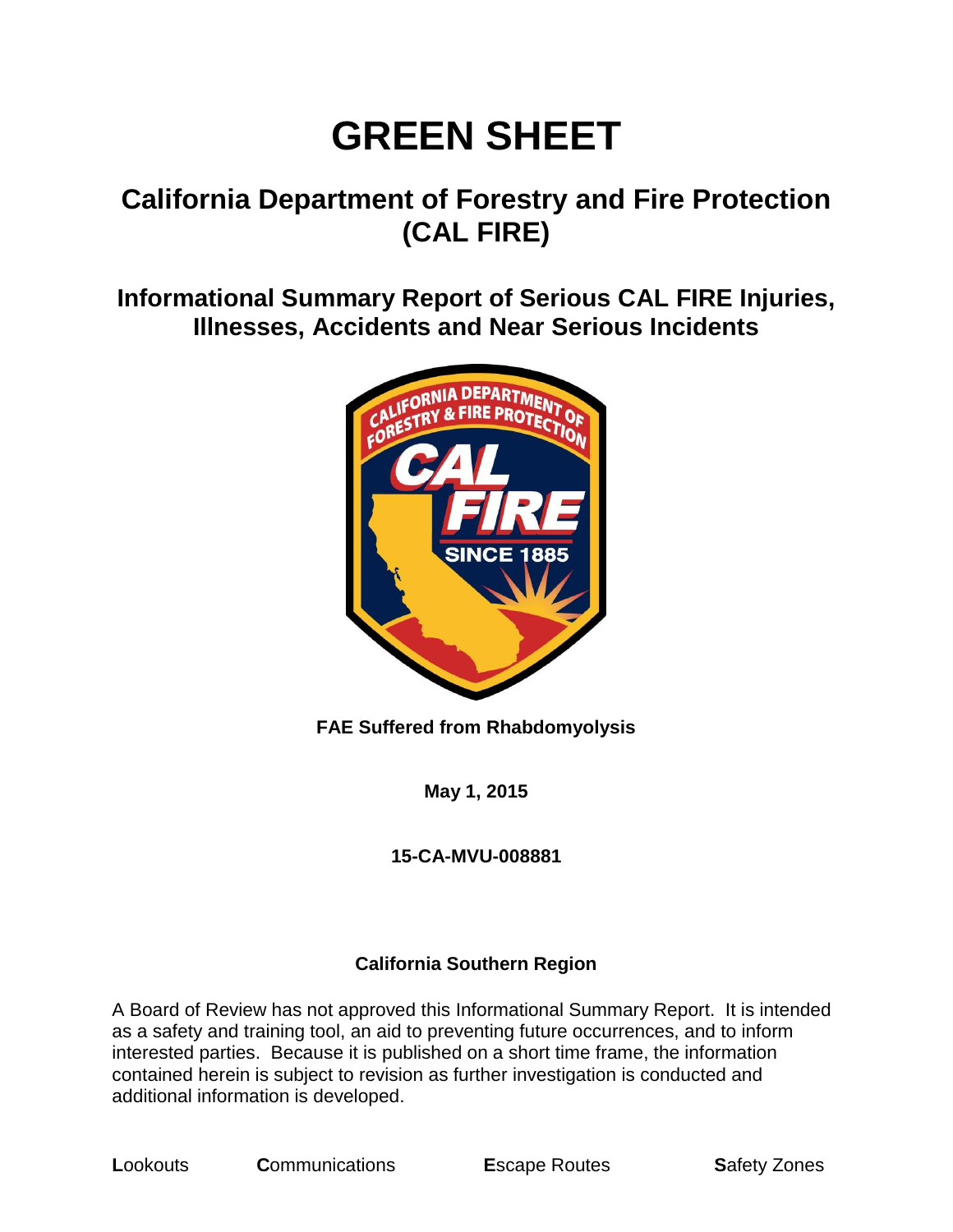#### **SUMMARY**

On Thursday, April 3, 2015, the San Diego Unit (MVU) was conducting a vegetation management plan (VMP) burn along Highway 94 and Rancho Jamul Dr. In conjunction with the VMP, the training bureau was providing a C234 Intermediate Firing Methods class with approximately 22 students from MVU. The class was completed at approximately 1700 hours, and all of the students and equipment were released. At approximately 1800 hours, a CAL FIRE fire apparatus engineer (FAE1), who was a student in the class, returned to their assigned fire station to complete their regular shift. At approximately 1930 hours, FAE1 experienced muscle fatigue and cramping in both arms. FAE1 was evaluated by a physician the following morning at Sharp Rees Stealy occupational medicine. FAE1 was admitted to Palomar Hospital and was subsequently treated for rhabdomyolysis.

#### **CONDITIONS**

Weather conditions on the day of the Intermediate Firing class were mostly sunny with a max temperature of around 91 degrees with relative humidity of 15%. Winds were west 3 -5 MPH becoming 8 –12 MPH by 1200 hours. The area of the burn was relatively flat consisting of annual grasses.

# **SEQUENCE OF EVENTS**

Beginning April 20 through April 23, 2015, FAE1 attended a four day "C" faller chainsaw class. The class consisted of one day classroom and three days field training. The field training consisted of falling, limbing and bucking. FAE1 experienced upper forearm muscle cramping to both arms on the first day of the field training. Subsequent field days employee experienced no pain. Following the "C" faller course, employee returned home for a period of three days with no significant physical activity. On April 27, FAE1 returned for an overtime shift with no significant physical activity, but did experience limited sleep due to multiple emergency responses during the night.

On April 28, FAE1 worked a second overtime shift and participated in an arduous upper body workout. This workout consisted of high repetition, limited rest cycle involving the upper body with targeted areas of the shoulders, back and arms. FAE1 hadn't participated in this type of physical activity in the last 30 days. FAE1 experienced muscle soreness and fatigue consistent with this type of arduous physical activity. FAE1 received four hours of sleep due to a nighttime emergency response.

On April 29, FAE1 returned to their normally assigned station for the beginning of a three day shift. At approximately 1000 hours, the station crew participated in routine hike of approximately 1.5 miles in length with varying slope and elevation. The temperature during the hike was approximately 90 degrees. The entire crew noted above normal perspiration for their hike. The evening of April 29, FAE1 had difficulty falling asleep and obtained approximately six to seven hours of sleep.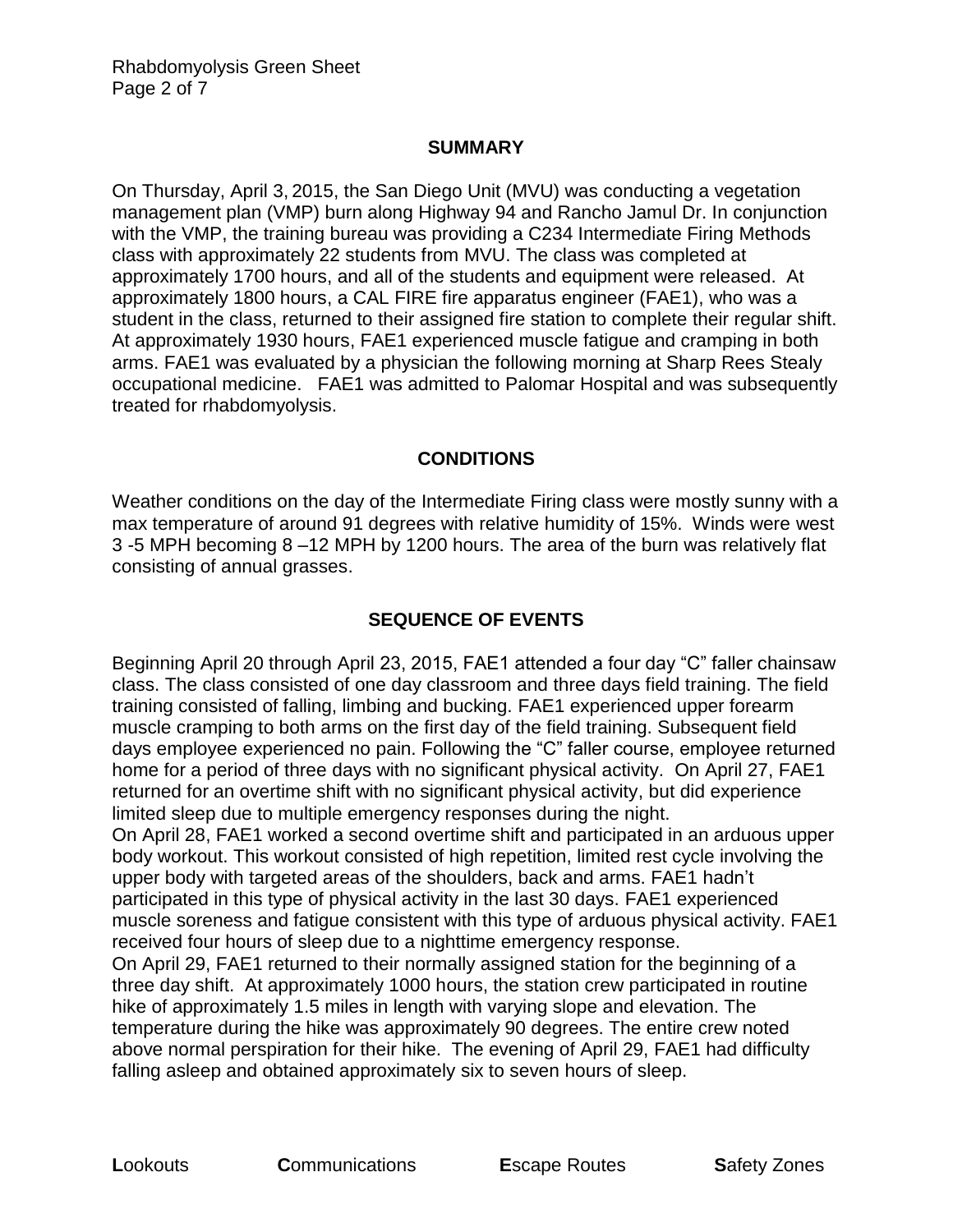#### Rhabdomyolysis Green Sheet Page 3 of 7

On April 30, FAE1 attended a C-234 Intermediate Firing Methods class. The weather conditions were mostly sunny with a maximum temperature of 91 degrees and relative humidity of 15%. Winds were light out of the west 3-5 MPH. The area of the burn was relatively flat consisting of annual grasses. A tailgate safety briefing was conducted by the instructors detailing the necessity for hydration, caloric intake and rest. Shade and hydration were provided at the training site. Multiple breaks were held over the course of the training day. The safety officer monitored all personnel for hydration and heat related illnesses. FAE1 rotated through multiple firing evolutions with breaks in between. At approximately 1500 hours FAE1 had completed their final training evolution. At this time FAE1 experienced muscle fatigue in the arms and general weakness throughout the body but didn't report the symptoms. FAE1 returned to their normal duty station at approximately 1800 hours. FAE1 continued to experience muscle fatigue and cramping in the arms. Following dinner, FAE1 observed dark color urine and proceeded to notify the direct supervisor of the symptoms noted. The following morning, FAE1 was driven to an occupational medicine facility for further evaluation. The occupational medicine facility released FAE1 to their residence pending laboratory blood tests results. FAE1's laboratory blood tests revealed high level of enzyme called creatine kinase (CK) which initiated immediate follow up with the nearby emergency department.

FAE1 was subsequently treated and monitored for rhabdomyolysis in a hospital setting for a total of four days receiving treatment for rhabdomyolysis. FAE1 was released and referred to an occupational medicine facility for follow up care.

During the timeframe encompassing the faller class through the release from the hospital the employee maintained a healthy, balanced food intake and sufficient hydration.

#### **INJURIES/DAMAGES**

FAE1 was hospitalized for four days for treatment related to rhabdomyolysis. Many things can trigger rhabdomyolysis. Anything damaging the muscles can cause rhabdomyolysis. Rhabdomyolysis is a potentially life-threatening condition occurring as a result of muscle breakdown and body fluid shifting brought on by excessive exercise or extreme physical exertion. The breakdown of muscle tissue leaks cellular chemicals into the blood vessels that can potentially result in renal failure. Rhabdomyolysis is always triggered by muscle injury. An injury can be caused by physical means (crushed by weight, starved by blocked blood vessel) or by chemical means (toxins, heat, or drugs). The breakdown products when muscle is damaged include a protein called myoglobin. Myoglobin is related to hemoglobin; both are proteins in the body. Hemoglobin transports oxygen in the blood, myoglobin stores oxygen in muscles. When myoglobin is released into the blood after muscle injury, it is filtered out of the body by the kidneys. Since myoglobin is toxic to the small tubules of the kidneys, high levels of this protein can damage the kidneys and may result in acute renal failure. The laboratory test for rhabdomyolysis is an analysis of drawn blood for levels of total creatinine kinase (CK) or creatinine phosphokinase (CPK). A normal laboratory value for serum CPK is normal range is 22 to 198 U/L (units per liter). People may have CK levels significantly increased depending upon muscle damage severity. Those who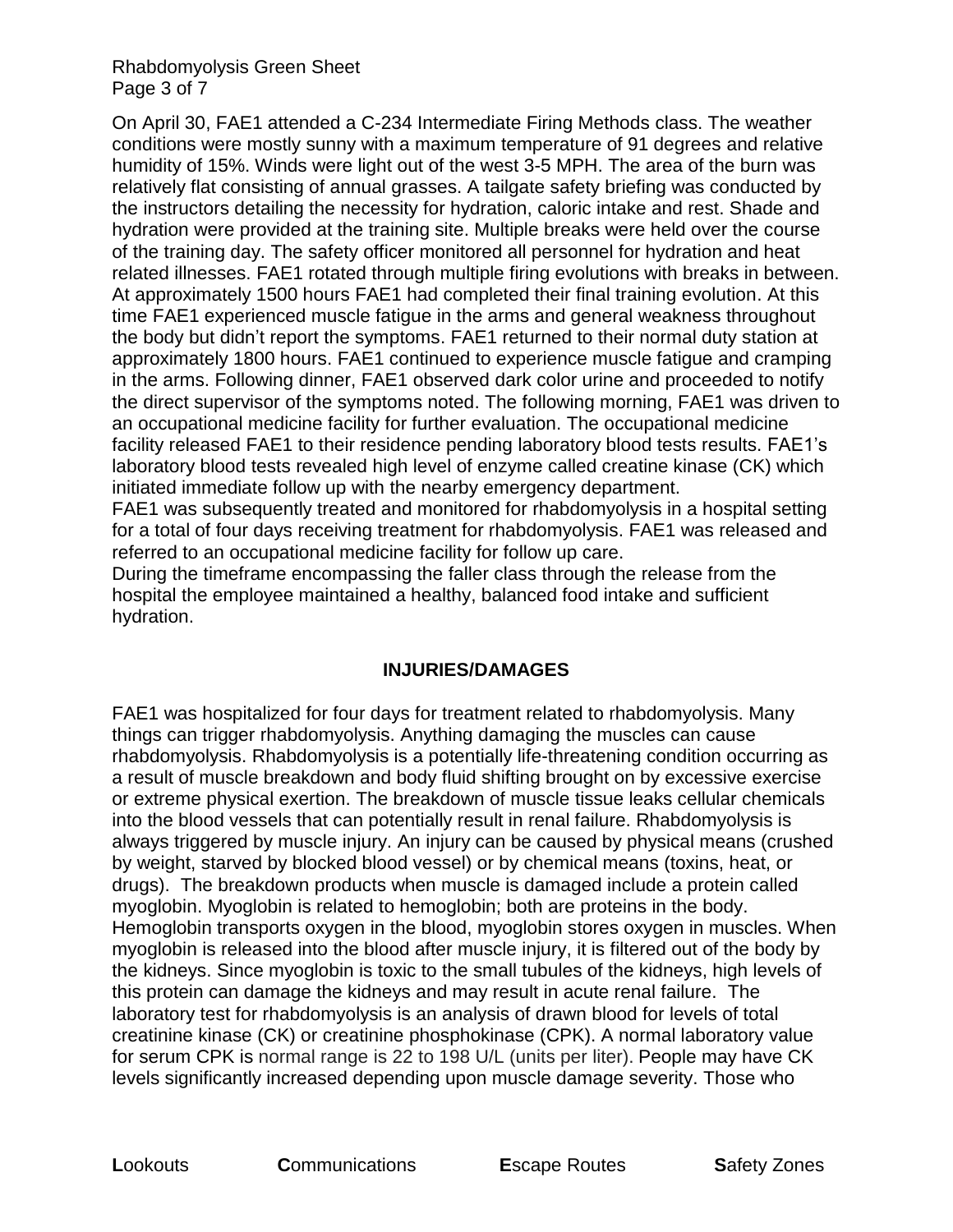Rhabdomyolysis Green Sheet Page 4 of 7

have rhabdomyolysis may have CK levels 100 times normal levels. FAE1 was found to have CPK levels of 67,000 U/L.

#### **SAFETY ISSUES FOR REVIEW**

Review CAL FIRE Handbooks related to the CAL FIRE Exercise Program (Handbooks Health and Fitness1831-1838). When planning a workout routine, keep total activity in mind and consider work demands in addition to physical fitness activities. High repetition, highly dynamic workouts have their place in an overall fitness regimen, but the high physical demands of the workplace require some amount of functional reserve in order to perform effectively. Additionally, the amount of sleep, or lack of sleep, must be considered as a factor when planning physical activity and exercise. Due to the prolonged exertion wildland firefighters may undergo, during training and fire response activities, we are at increased risk for rhabdomyolysis. Carrying heavy loads (e.g., pack weights up to 110 lbs) across steep terrain, heat stress, and dehydration are exacerbating factors encountered by firefighters as they do their job. Recently, several cases of rhabdomyolysis have been diagnosed in wildland firefighters with some becoming permanently disabled.

These signs and symptoms are common with rhabdomyolysis:

- Muscle pain, especially in the shoulders, thighs or lower back
- Muscle weakness or trouble moving arms or legs
- Abdominal pain
- Nausea or vomiting
- Fever, rapid heart rate
- Confusion, dehydration, fever, or lack of consciousness
- Dark red or brown urine; reduced or no urine output

If an employee experiences any of these signs or symptoms it is imperative that these are reported promptly to their immediate supervisor in order to arrange for medical evaluation and care. Drink lots of water following strenuous exercise and activity to prevent rhabdomyolysis. Water assists with flush myoglobin from the kidneys and dilutes your urine. Hydration is also central to the treatment of rhabdomyolysis. Fluids may be delivered intravenously, depending on the severity of the condition. Kidney dialysis may also be administered in individual cases. Medications such as diuretics and bicarbonates are included as part of a treatment plan in some cases. If you develop rhabdomyolysis, the prognosis depends on the extent and severity of your symptoms. Prompt medical attention improves your chances of restoring your renal function completely. Clinicians should have a high index of suspicion for rhabdomyolysis in wildland firefighters who present for treatment for heat stress and dehydration, muscle pain, or exercise intolerance. A serum creatine phosphokinase (CK or CPK) should be performed in wildland firefighters to ensure early diagnosis so that aggressive treatment can start as soon as possible. Urinary dipsticks to check for myoglobin in the absence of red blood cells are not an accurate screening tool for rhabdomyolysis. Only a serum CPK can confirm or exclude this diagnosis routine urine dip test is not sufficient. Treating physician should be presented with a copy of the NWCG Rhabdomyolysis in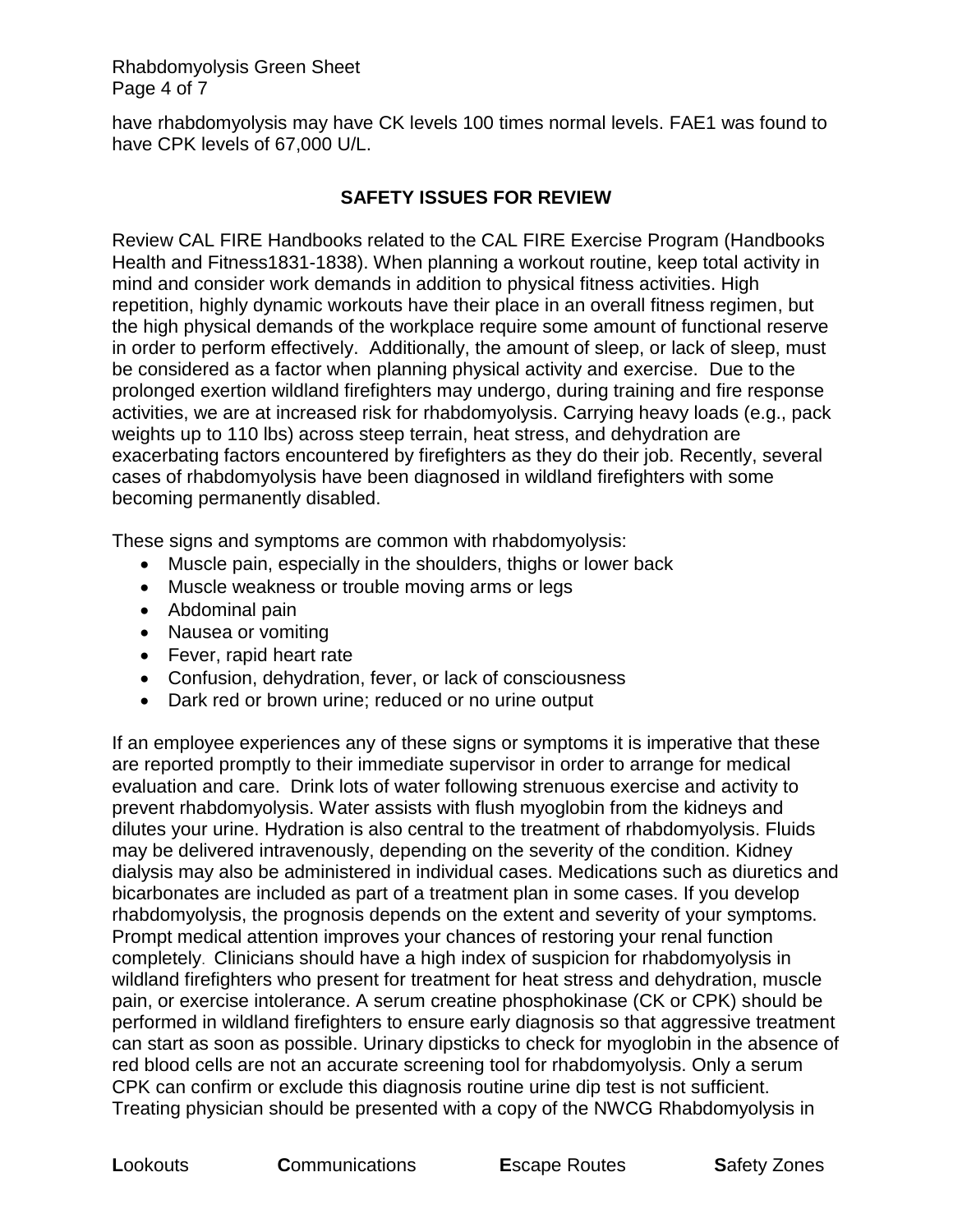#### Rhabdomyolysis Green Sheet Page 5 of 7

Wildland Firefighters document (Appendix A) to ensure the provision of proper medical examination and care.

#### **Supervisors and Managers**

- Ensure all personnel understand the necessity for hydration, nutrition and rest.
- During training exercises provide for sufficient water, electrolyte replacement, nutrition and shade.
- Monitor personnel for signs of heat stress.
- Ensure proper rest/ work cycle and adjust to environmental conditions.
- Encourage employees to report pain, injury, illness or unusual symptoms early and provide care as necessary.
- Discuss exercise habits and the need to maintain functional reserve for job performance.

# **INCIDENTAL ISSUES/LESSONS LEARNED**

- Drink lots of water during, and following, strenuous exercise / activity to assist in the prevention of rhabdomyolysis.
- If an employee experiences any abnormal symptoms or injury, it is imperative these are reported promptly to their immediate supervisor.
- When planning a workout routine, keep total activity in mind and consider work demands in addition to physical fitness activities.
- Clinicians should have a high index of suspicion for rhabdomyolysis in wildland firefighters who present for treatment for heat stress and dehydration, muscle pain, or exercise intolerance.
- Urinary dipsticks to check for myoglobin in the absence of red blood cells are not an accurate screening tool for rhabdomyolysis. Only a serum CPK can confirm or exclude this diagnosis routine urine dip test is not sufficient.

#### **References**

Arsenault, B. (2011). *The New Dirty Word in Wildland Fire – Rhabdomyolysis* Wildfire Magazine. International Association of Wildland Firefighters. 21(2)

Clarkson, P.M. (Jan., 1990) *Too much too soon: The aftermath of overexertion*. Sports Sci. Exchange, 2 (21).

Clarkson, P.M. (1993) *#42: Worst Case Scenarios: Exertional Rhabdomyolysis And Acute Renal Failure*. Sports Science Exchange. University of Massachusetts. Amherst, MA. Volume 4 (1993), Number 42

Demos, M.A., Gitin, E.L. (1974) *Acute exertional rhabdomyolysis*. Arch. Internal Med., 133:233-239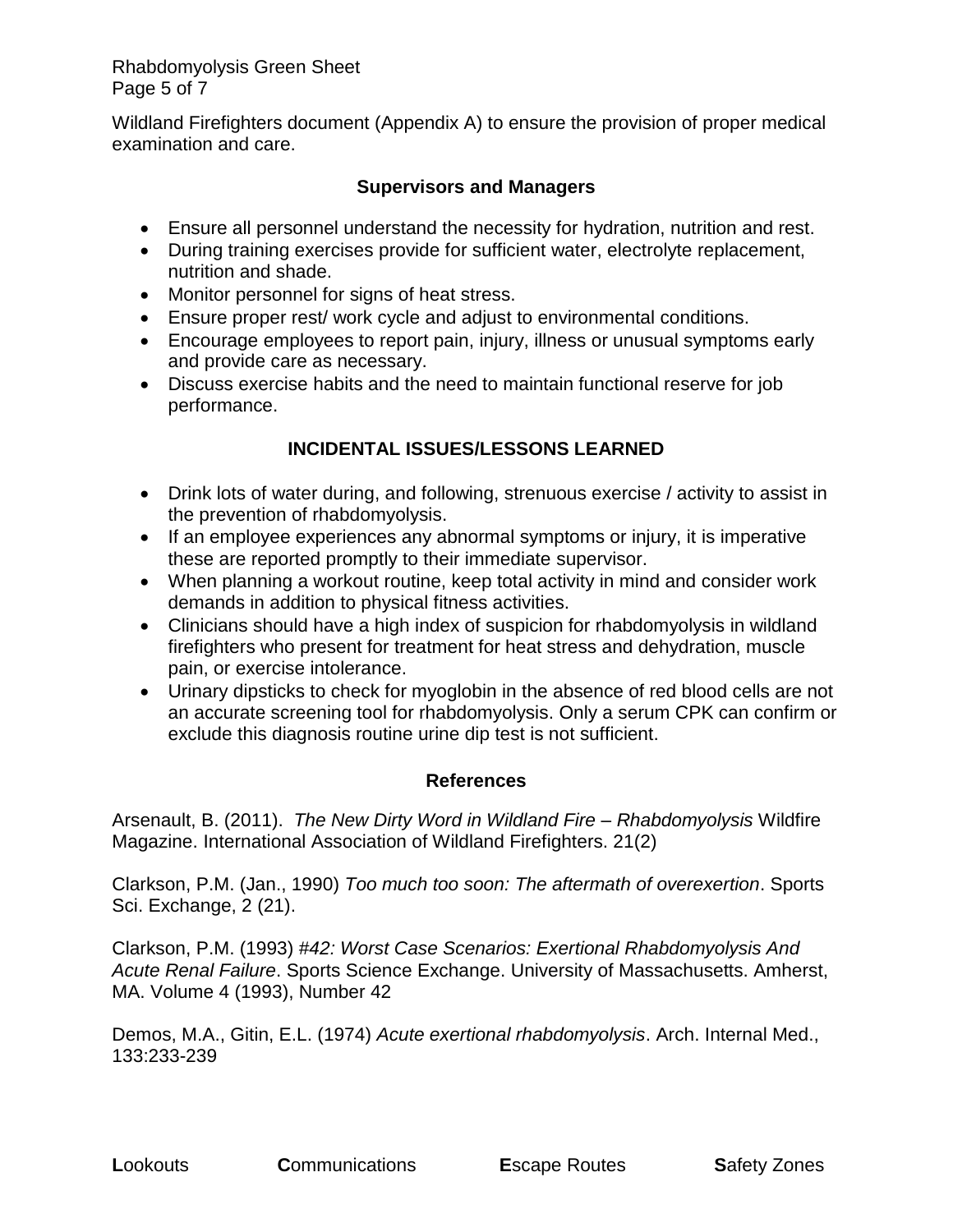Rhabdomyolysis Green Sheet Page 6 of 7

NWCG (2011). *RhabdomyolysisinWildland Firefighters.* National Wildfire Coordinating Group. Boise ID

NWCG (2011). *Rhabdomyolysis Epidemiological Study Results and Recommendations.*  National Wildfire Coordinating Group. Risk Management Subcommittee. Boise ID.

Schulze, V.E. (1982) *Rhabdomyolysis as a cause of acute renal failure*. Postgrad. Med., 72: 145-157.

WebMD (2014*). Rhabdomyolysis: Symptoms, causes and treatments*. Retrieved from http://www.webmd.com/a-to-z-guides/rhabdomyolysis-symptoms-causes-treatments